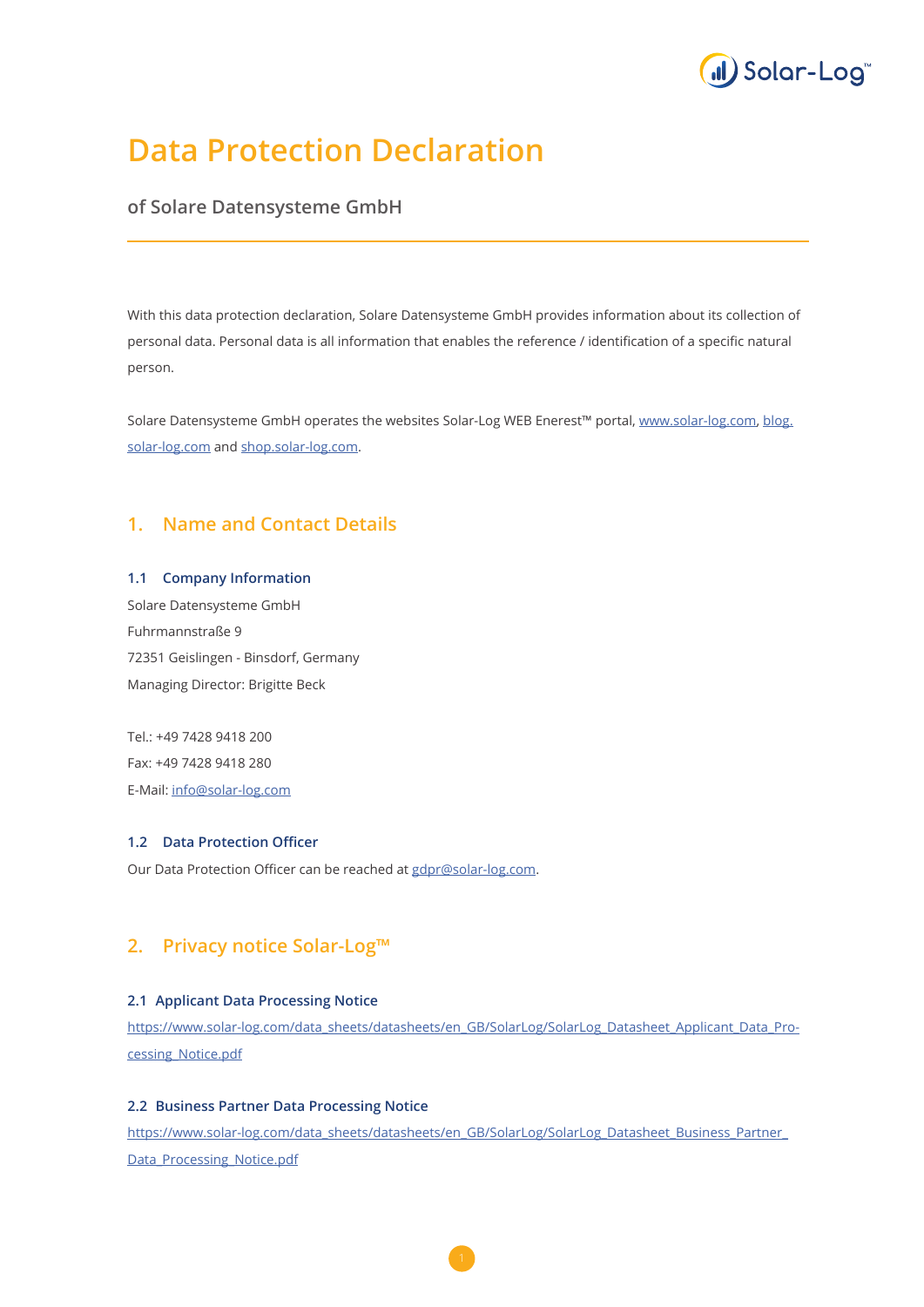#### **2.3 Privacy Notice for the Portal Solar-Log WEB Enerest™**

[https://solarlog-portal.de/sds/down/privacy-policy/SolarLog\\_Datasheet\\_Data\\_Privacy\\_Policy\\_EN.pdf](https://solarlog-portal.de/sds/down/privacy-policy/SolarLog_Datasheet_Data_Privacy_Policy_EN.pdf)

### **3. Scope and Purpose of Data Processing**

#### **3.1 Accessing the website**

Each time you access our websites Solar-Log WEB Enerest™ portal, [www.solar-log.com,](http://www.solar-log.com) [blog.solar-log.com](http://blog.solar-log.com) and [shop.solar-log.com,](http://shop.solar-log.com) your internet browser automatically transmits information to the servers of our websites where this information is temporarily recorded in server log files.

Our websites use SSL encryption for personal data that you send us, e.g. from a contact form. The encryption can be recognized with the "s" in "https://" and with the key symbol in the URL address bar. Until automatic deletion, the following data is stored without additional input from you:

- IP address of your device,
- The date and time you access the site,
- Name and URL of the page you accessed,
- Website or source from which you accessed our website (referrer URL),
- Browser and operating system of your end device as well as the name of the internet access provider used.

The processing of this personal data is in accordance with Article 6, Paragraph 1, Section 1, Point F of the GDPR (EU General Data Protection Regulation). We have a legitimate interest in the processing of data for the purpose of

- quickly establishing the connection to our website,
- making the use of our website more user-friendly,
- recognizing and ensuring the security and stability of the systems and
- facilitating and improving the administration of the website.

The processing specifically does not take place for the purpose of gaining personal data.

#### **3.2 Communication**

You can send us message via e-mail. Personal data is collected here. The data collection only takes place for the purpose of answering your request and the related technical processing.

Within the context of communicating with us for the purpose of applying for employment, the transmitted data is stored in addition to being collected.

The processing of this personal data is in accordance with Article 6, Paragraph 1, Point F of the GDPR to answer your request. If the purpose of your communication is to conclude a contract, Article 6, Paragraph 1, Point B of the GDPR also applies.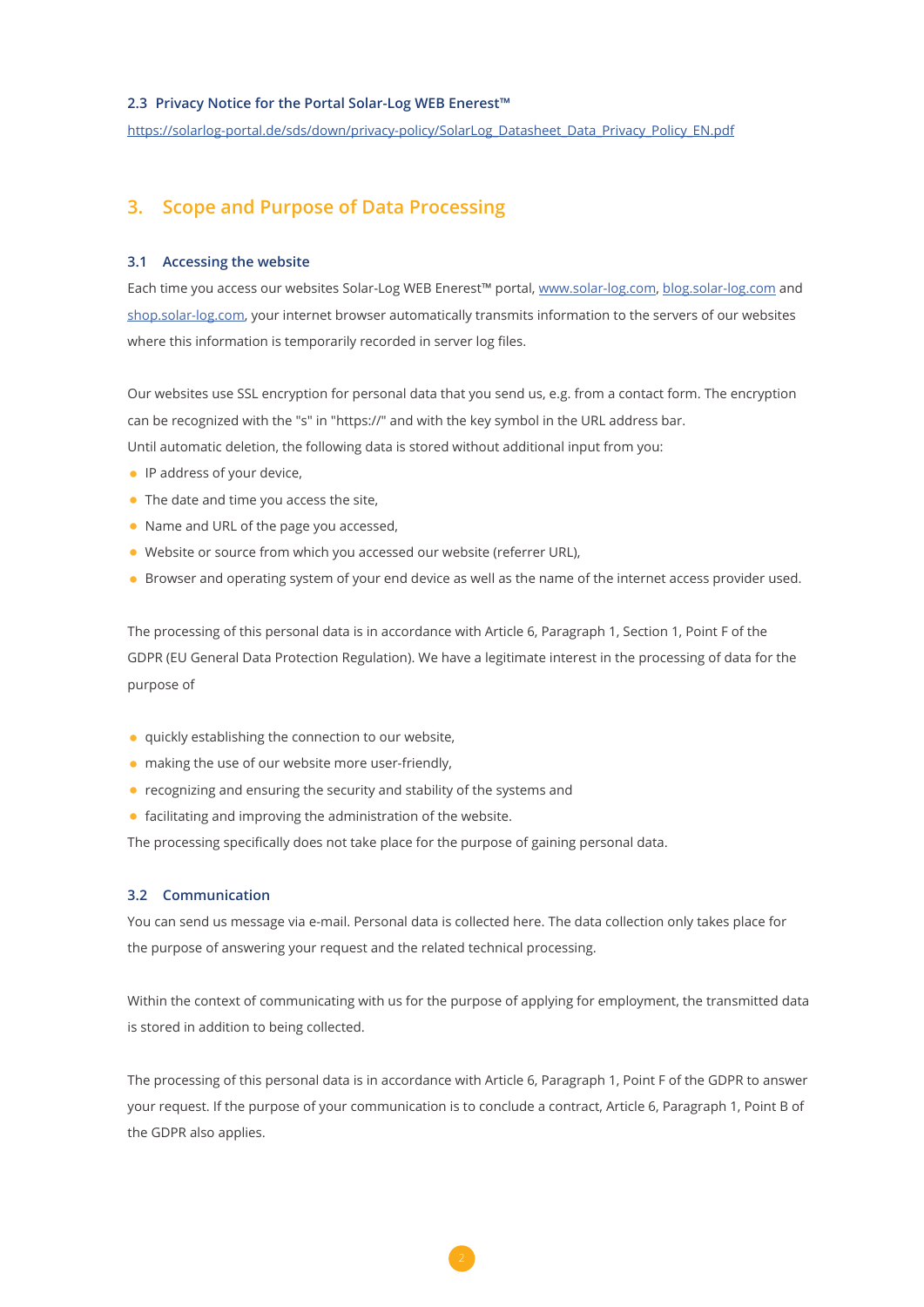Your data will be deleted after final processing of your request, provided that there are no legal storage obligations to delay the deletion. In the event that a contract concluded, the data will be deleted after the final termination of the contract and after corresponding statutory storage obligations have passed.

#### **3.3 Contact Form**

You can send us messages via the online contact form on the website. Personal data is collected here. You can use this contact form to see which data is collected from you. The data collection only takes place for the purpose of answering your request and the related technical processing.

The processing of this personal data is in accordance with Article 6, Paragraph 1, Point F of the GDPR to answer your request. If the purpose of your communication is to conclude a contract, Article 6, Paragraph 1, Point B of the GDPR also applies.

Your data will be deleted after final processing of your request, provided that there are no legal storage obligations to delay the deletion. In the event that a contract concluded, the data will be deleted after the final termination of the contract and after corresponding statutory storage obligations have passed.

#### **3.4 Comment functions of this website**

When using the comment function on the website [blog.solar-log.com,](http://blog.solar-log.com) your comment along with the creation time, your e-mail address and your user name – as long as you are not posting anonymously – are recorded.

#### **Recording of IP addresses:**

Our comment function records the IP address of the user who posted the comment. Since we do not check comments before they are published, we need this data in the case of legal violations are committed.

#### **Data retention length for comments:**

The comments and corresponding data (e.g. IP address) are saved and remain on our website until the comment has been deleted or the comment has to be deleted due to legal reasons, e.g. defamatory comments.

#### **Legal basis:**

Comments are saved according to your consent according to Article 6, Paragraph 1 of the EU's General Data Protection Regulation (GDPR). You have the right to withdraw your consent to this use and storage at any time. Sending an e-mail as notification is sufficient to withdraw your consent. The legality of the data that has already been processed taken place remains unaffected by this withdrawal.

#### **Comment guidelines:**

We look forward to an open dialog with you! We welcome your questions, suggestions and opinions. That is why we ask you to observe a few basic rules so that we can also continue to operate like this in the future.

- Fair play is the leading principle. Treat other users with respect. Do not engage in irrelevant and improper discussions with other participants.
- We encourage an active exchange of ideas and opinions. However, please do not make any false statements.
- Avoid making any insults, threats, discrimination, personal attacks, slander, calls for boycotts and abuse criticism. Do not encourage others to use such behavior.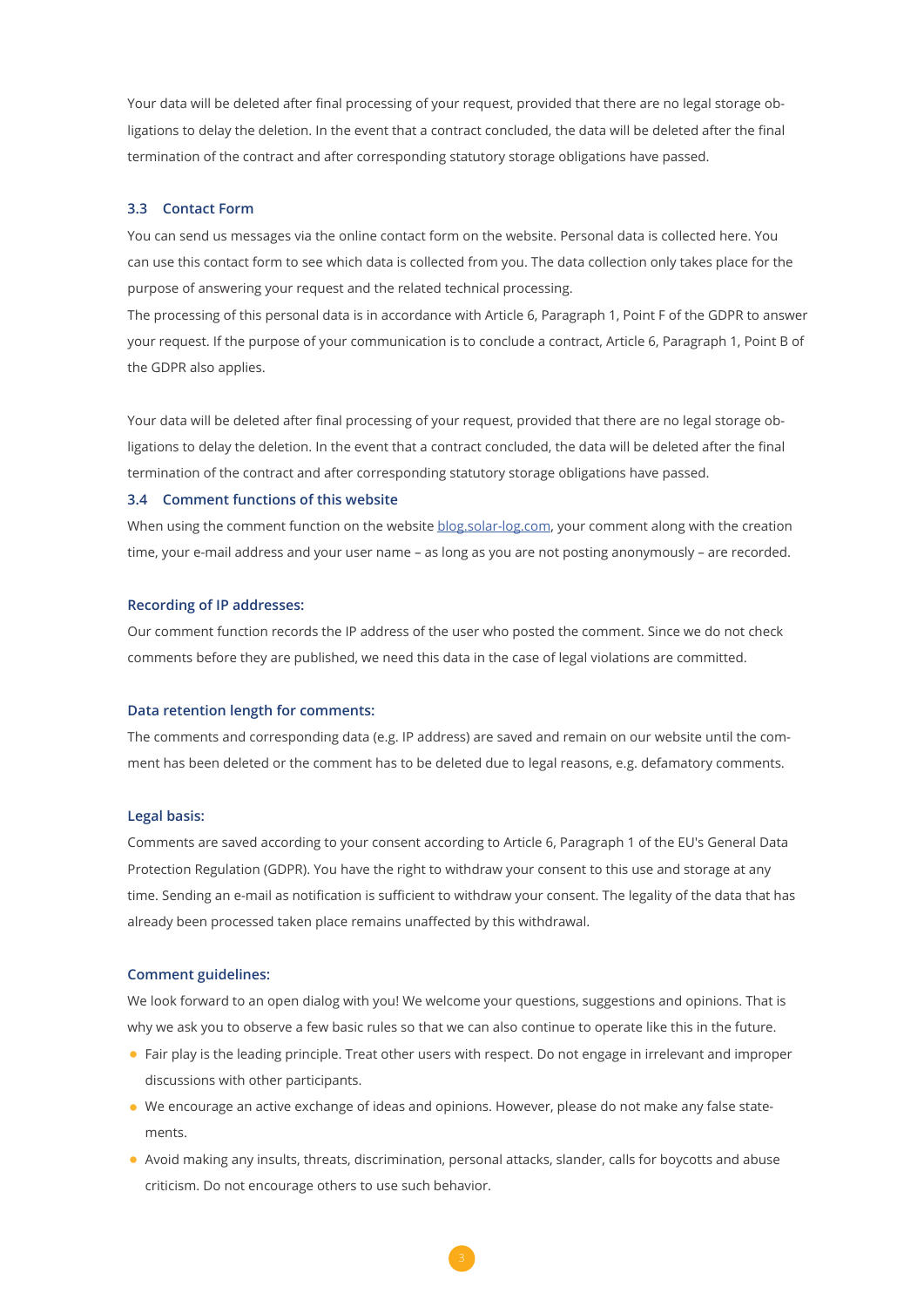- Do not post any comments that infringe upon the rights of others (in particular copyrights and personal rights).
- Do not use the comment function to post advertisements or to refer to other products, services or commercial offers.
- Stick to the topic.
- We would like that you use your real name. Your name will be published with your comments. It is acceptable if you use a legitimate pseudonym.
- Including your personal e-mail address is voluntary. You can also use an anonymous / pseudonymous email address instead. Your e-mail address will not be published or shared.
- However, you are not allowed to post comments with a false identity and thus giving the impression that it was from a different person.
- Comments that violate these clear basic rules will be completely or partially deleted by us.
- In addition, we reserve the right to remove the comment function in the event of continued violations of these guidelines or to exclude individual users from the debate.

The comments on our contributions reflect only the opinion of individual readers. We assume no liability for the correctness and completeness of the content.

#### **3.5 User Accounts**

#### a) Webshop

You can create a user account to purchase our devices. Personal data is collected here. You can use this registration form to see which data is collected from you. The data collection only takes place for the purpose of creating a user account and the related technical processing.

The processing of this personal data is in accordance with Article 6, Paragraph 1, Point F of the GDPR to answer your request. If the purpose of your communication is to conclude a contract, Article 6, Paragraph 1, Point B of the GDPR also applies.

Your data will be deleted after final deletion of the user account, provided that there are no legal storage obligations to delay the deletion. In the event that a contract concluded, the data will be deleted after the final termination of the contract and after corresponding statutory storage obligations have passed.

### **Payment services PayPal PLUS and TeleCash**

We use the payment services PayPal PLUS and TeleCash for processing payments. As part of the payment process, you will be directed to the website of the respective payment service. Your confidential data is only entered on the side of the payment service.

The following data is transmitted to PayPal (Europe) S.à r.l. et Cie, S.C.A., 22-24 Boulevard Royal, L-2449 Luxembourg:

- net prices
- value added tax (VAT), if applicable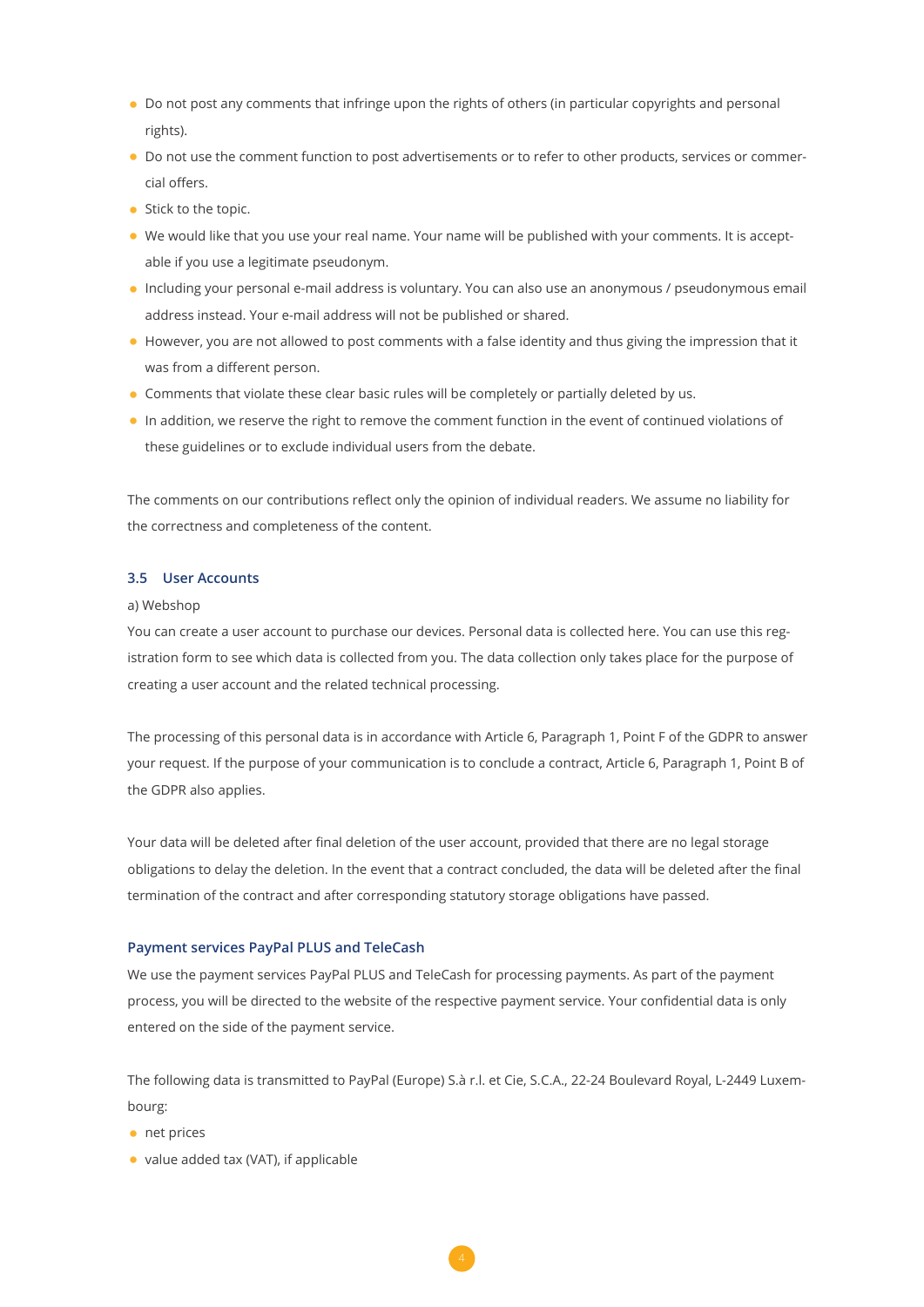- article number and description including the paid period
- language (ISO 639 Code)
- invoice and delivery addresses

Refer to the data protection declaration from PayPal at [https://www.paypal.com/uk/webapps/mpp/ua/privacy-full](https://www.paypal.com/de/webapps/mpp/ua/privacy-full?locale.x=de_DE) for more information on data privacy.

The following data is transmitted to TeleCash GmbH & Co. KG, Marienbader Platz 1, 61348 Bad Homburg, Germany:

- total invoice amount
- selected payment type
- language (ISO 639 Code)
- billing address
- plant's serial number
- currency

Refer to the data protection declaration from TeleCash at <https://www.telecash.de/datenschutz/> for more information on data privacy.

#### b) Portal Solar-Log WEB Enerest™

You can register on our Solar-Log WEB Enerest™ portal. The following [data protection notice](https://solarlog-portal.de/sds/down/privacy-policy/SolarLog_Datasheet_Data_protection_guidelines_EN.pdf) additionally applies for the processing of data with the Solar-Log WEB Enerest™ portal: [https://solarlog-portal.de/sds/down/privacy-policy/SolarLog\\_Datasheet\\_Data\\_protection\\_guidelines\\_EN.pdf](https://solarlog-portal.de/sds/down/privacy-policy/SolarLog_Datasheet_Data_protection_guidelines_EN.pdf)

#### c) Solar-Log WEB Enerest™ App

The Solar-Log WEB Enerest™ App is compatible with all PV plants that are connected to the Solar-Log WEB Enerest™ portal. You have the option to receive data from your plant on the Solar-Log WEB Enerest™ App as long as your Solar-Log™ is registered to the Solar-Log WEB Enerst™ portal. The data from your plant is automatically available in the app.

[https://solarlog-portal.de/sds/down/privacy-policy/SolarLog\\_Datasheet\\_Data\\_protection\\_guidelines\\_EN.pdf](https://solarlog-portal.de/sds/down/privacy-policy/SolarLog_Datasheet_Data_protection_guidelines_EN.pdf)

#### d) Solar-Log™ Device

With regard to the data processing of the Solar-Log devices, reference is made to the following data protection [notice:](https://solarlog-portal.de/sds/down/privacy-policy/SolarLog_Datasheet_Data_protection_guidelines_EN.pdf) [https://solarlog-portal.de/sds/down/privacy-policy/SolarLog\\_Datasheet\\_Data\\_protection\\_guidelines\\_EN.pdf](https://solarlog-portal.de/sds/down/privacy-policy/SolarLog_Datasheet_Data_protection_guidelines_EN.pdf)

### **3.6 Newsletter**

If you subscribe to our e-mail newsletter, we will regularly send you information on current topics related to our services and products. Your e-mail address is required to subscribe to our newsletter. Additional information is voluntary and will be used for the purpose of personal contact.

You need to either consent to the newsletter subscription in writing or use the double opt-in procedure to receive the newsletter. You will only receive the newsletter by e-mail once you expressively confirm the subscrip-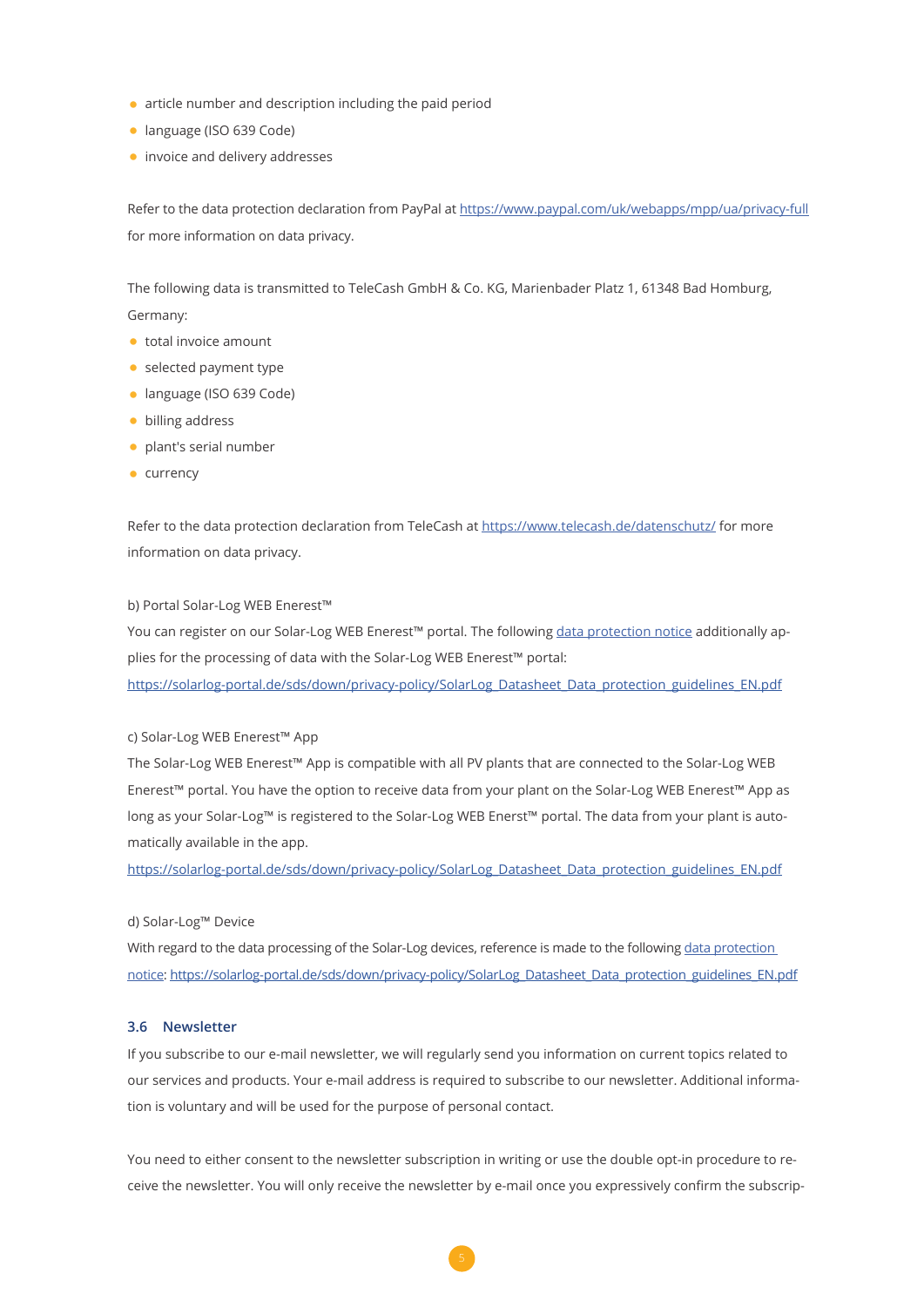tion with an e-mail in which you consent to receiving the newsletter and confirm by clicking on a verification link that you have received by e-mail.

As part of the registration process, we store your IP address transmitted by your internet service provider and the date and time of your registration in order to be able to track any possible misuse of your e-mail address at a later point in time.

For the purpose of sending the newsletters on SDS' behalf, this data is transferred to the newsletter service provider CleverReach GmbH & Co. KG, Felix-Wankel-Str. 16, 26125 Oldenburg, Germany, with whom an agreement for contract data processing according to §28 GDPR (EU's General Data Protection Regulation) has been completed. CleverReach GmbH & Co. KG uses your data exclusively for the aforementioned purpose with due regard for your legitimate interests. CleverReach GmbH & Co. KG does not disclose this personal data to third-parties.

By confirming the verification link, you consent to the use of your personal data in accordance with Article 6, Paragraph 1, Point A of the GDPR. The data collected by us when registering for the newsletter will be used exclusively for the purpose of advertising by means of the newsletter.

You can unsubscribe to the newsletter at any time. This can be done by using a special link at the end of the newsletter, by sending an e-mail to [info@solar-log.com](mailto://info@solar-log.com) or by informing the responsible person mentioned in section 1.1.

After you have unsubscribed, your e-mail address will immediately be deleted from our newsletter distribution list, unless you have expressly consented to further use of your data.

# **4. Disclosure of Personal Data**

Personal data is disclosed to third parties if

- the person concerned expressly consented to this in accordance with Article 6, Paragraph 1, Section 1, Point A of the GDPR,
- the disclosure is necessary for the establishment, exercise or defense of legal claims in accordance with Article 6, Paragraph 1, Section 1, Point F of the GDPR and there is no overriding interest on the part of the person concerned worthy of protection,
- a legal obligation exists for the disclosure of data in accordance with Article 6, Paragraph 1, Section 1, Point C of the GDPR, and/or
- this is necessary to fulfill our contractual obligations with the person concerned in accordance with Article 6, Paragraph 1, Section 1, Point B of the GDPR.

In all other cases, personal data will not be disclosed to third parties.

## **5. Cookies**

Our website uses cookies. Cookies are small text files that are saved locally on your computer by the website server via your internet browser. These are stored on the devices used (PC, notebook, tablet, smartphone, etc.)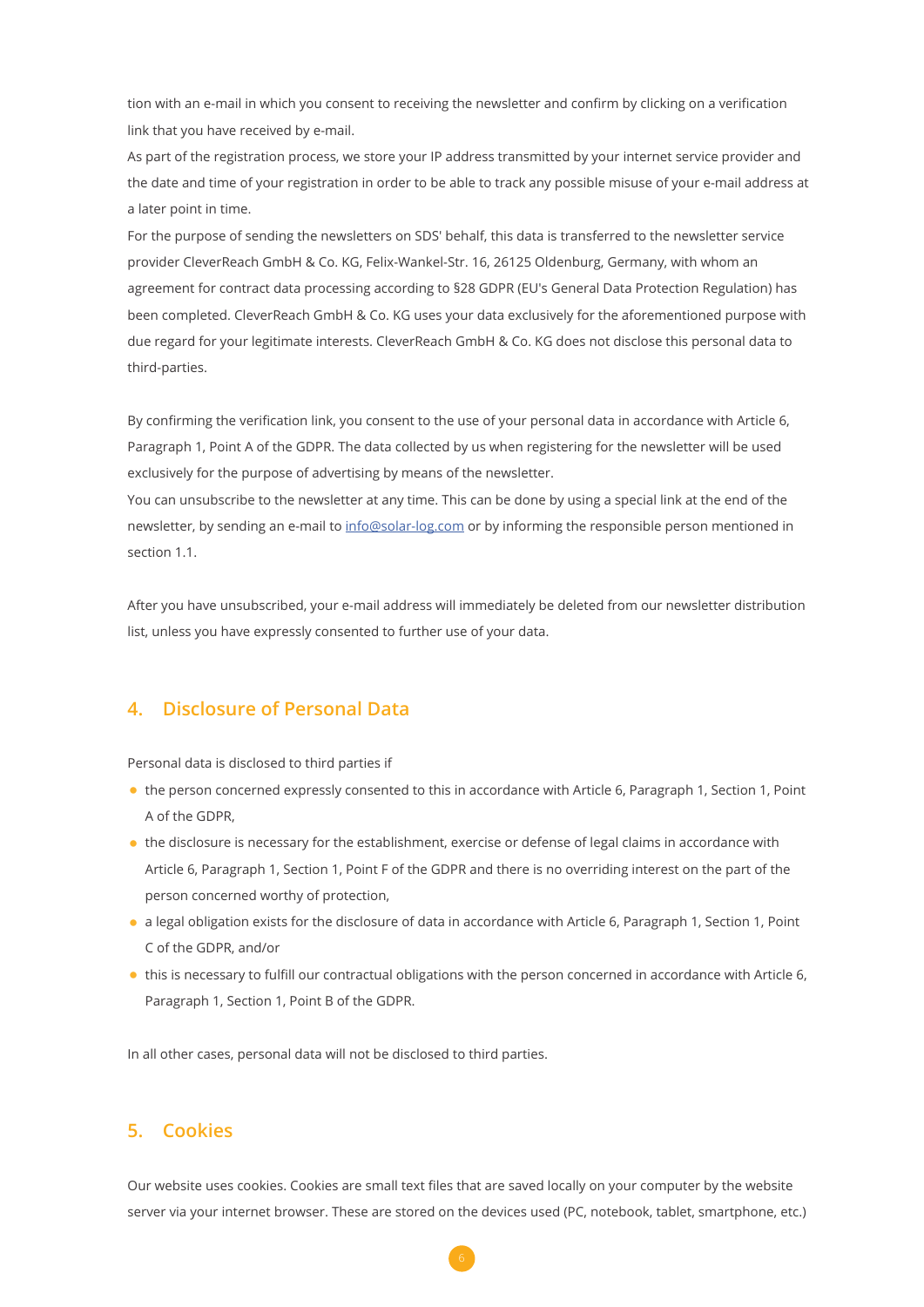to access our website. Cookies cannot cause any damage to the devices used. In particular, they do not contain any viruses or other malware. Cookies are used to store information that is generated in connection with the specific end device used. Thus, we can under no circumstances obtain immediate knowledge of your identity.

Cookies are usually accepted with the default browser settings. The browser settings can be adjusted in such a way so that cookies are either not accepted on the devices used, or that a notification is sent before a new cookie is created. Please note, however, that disabling cookies may prevent you from making the best possible use of all of the website's features.

The use of cookies serves to make the use of the website more comfortable. For example, session cookies can be used to track whether you have already accessed individual pages on the website. These session cookies are automatically deleted after you leave the website.

Temporary cookies are used to improve user-friendliness. They are stored on your device for a limited period of time. When you visit the website again, it is automatically recognized that you have already accessed the page at an earlier time and which selections and settings have been made so that they do not have to be repeated.

The use of cookies is also used to analyze the visits to the website for statistical purposes and to improve the offer. These cookies make it possible to automatically recognize that you have already previously visited the website. These cookies are automatically deleted after a specified time.

The data processed by cookies are justified for the above-mentioned purposes in order to safeguard our legitimate interests in accordance with Article 6, Paragraph 1, Section 1, Point F of the GDPR in order to provide the best possible functionality of the website and user-friendly and effective use of the site.

# **6. Analytical Services for Websites, Tracking, Plugins from Social Networks (Social Plugins)**

### **6.1 Matomo**

Our website (Solar-Log WEB Enerest™ Portal) use the web analytical service Matomo ([www.matomo.org](http://www.matomo.org)), provided by InnoCraft Ltd., 150 Willis St, 6011 Wellington, New Zealand, for the purpose of fulfilling our legitimate interest in the statistical analysis of user behavior for optimization and marketing purposes in accordance with Article 6, Paragraph 1, Point F of the GDPR. From this data, pseudonymized user profiles can be created and evaluated for the same purpose. Cookies can be used here (refer to section 4 above). Cookies are text files that are stored locally in the cache of your internet browser; among other things, they are used so that your internet browser can be recognized again. The data collected and stored by Matomo, including your pseudonymized IP address, are processed on our servers.

The information generated by the cookie in the pseudonymous user profile is not used to identify you personally and is not merged with personal data about the bearer of the pseudonym.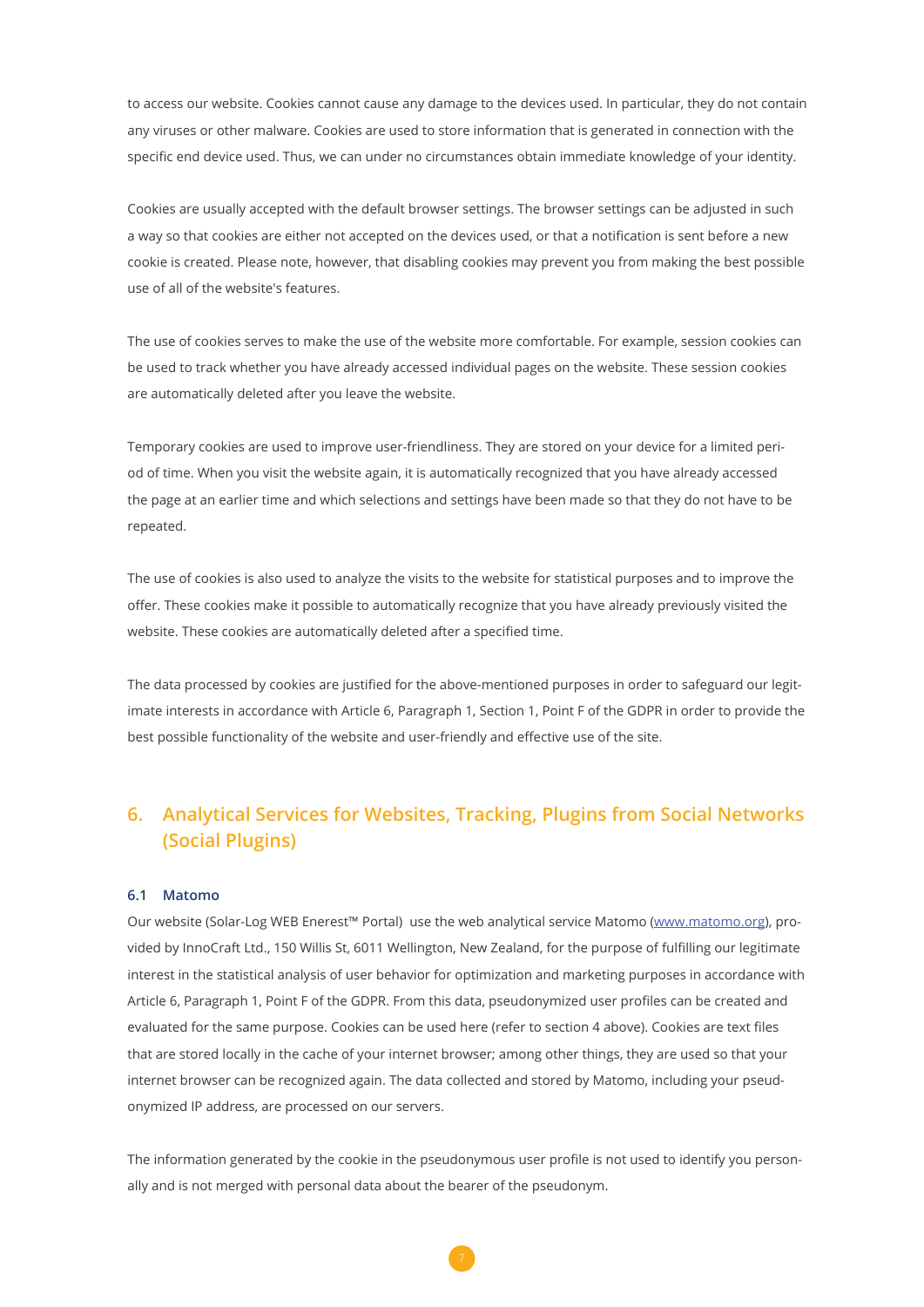If you do not agree with the storage and evaluation of this data from your visit to our website, you can object to its storage and use at any time with just a click. In this case, an opt-out cookie will be saved in your browser; this means that Matomo will not collect any session data.

Please note when your cookies in your browswer have been deleted, this means that, among other things, the opt-out cookie for Matomo has also been deleted and therefore you have to reactivate it the next time you visit our website.

[Opt-Out: https://piwik.beta.solarlog-web.com/index.php?module=CoreAdminHome&ac](https://piwik.beta.solarlog-web.com/index.php?module=CoreAdminHome&action=optOut&idsite=5&language=en)[tion=optOut&idsite=5&language=en](https://piwik.beta.solarlog-web.com/index.php?module=CoreAdminHome&action=optOut&idsite=5&language=en)

#### **6.2 Facebook**

Social Plugins provided by Facebook Inc., 1 Hacker Way, Menlo Park, CA 94025, USA, are integrated on our web site.

Facebook Inc., based in the United States, is certified for the US-European data protection agreement "Privacy Shield", which guarantees compliance with the data protection level applicable in the EU. Facebook is a social network that you use under your own responsibility for functions such as sharing and rating.

We use the plug-ins ("Like" and "Share"). They are labelled with the Facebook logo. Here is an overview of the Facebook Plugins with their descriptions and graphics:

#### <https://developers.facebook.com/docs/plugins>

As soon as you access a page on our website that contains a Facebook plugin, your browser establishes a direct connection to servers from Facebook. The content of the Facebook plugin is transmitted directly from Facebook to your browser and is integrated into the website page. Due to this integration, Facebook may receive the information that your browser has accessed the corresponding page of this website, even if you do not have a user account with Facebook or are currently not logged in to Facebook. This information (including your IP address) is transmitted directly from your browser to a Facebook server in the United States and stored there.

If you are registered on Facebook and logged in, Facebook can directly associate your visit to our websites with your Facebook profile. Every interaction, for example the use of the "Like" button or comments is also transmitted directly to a Facebook server and stored there. The information may also be published to your Facebook profile and displayed to your Facebook friends or third parties depending on the privacy settings you choose.

The data processing operations described are carried out in accordance with Article 6, Paragraph 1, Point F of the GDPR on the basis of Facebook's legitimate interests in the display of personalized advertising in order to inform other users of the social network about your activities on our website and to tailor the service to suit their needs.

If you do not want Facebook to associate the information collected through our website directly with your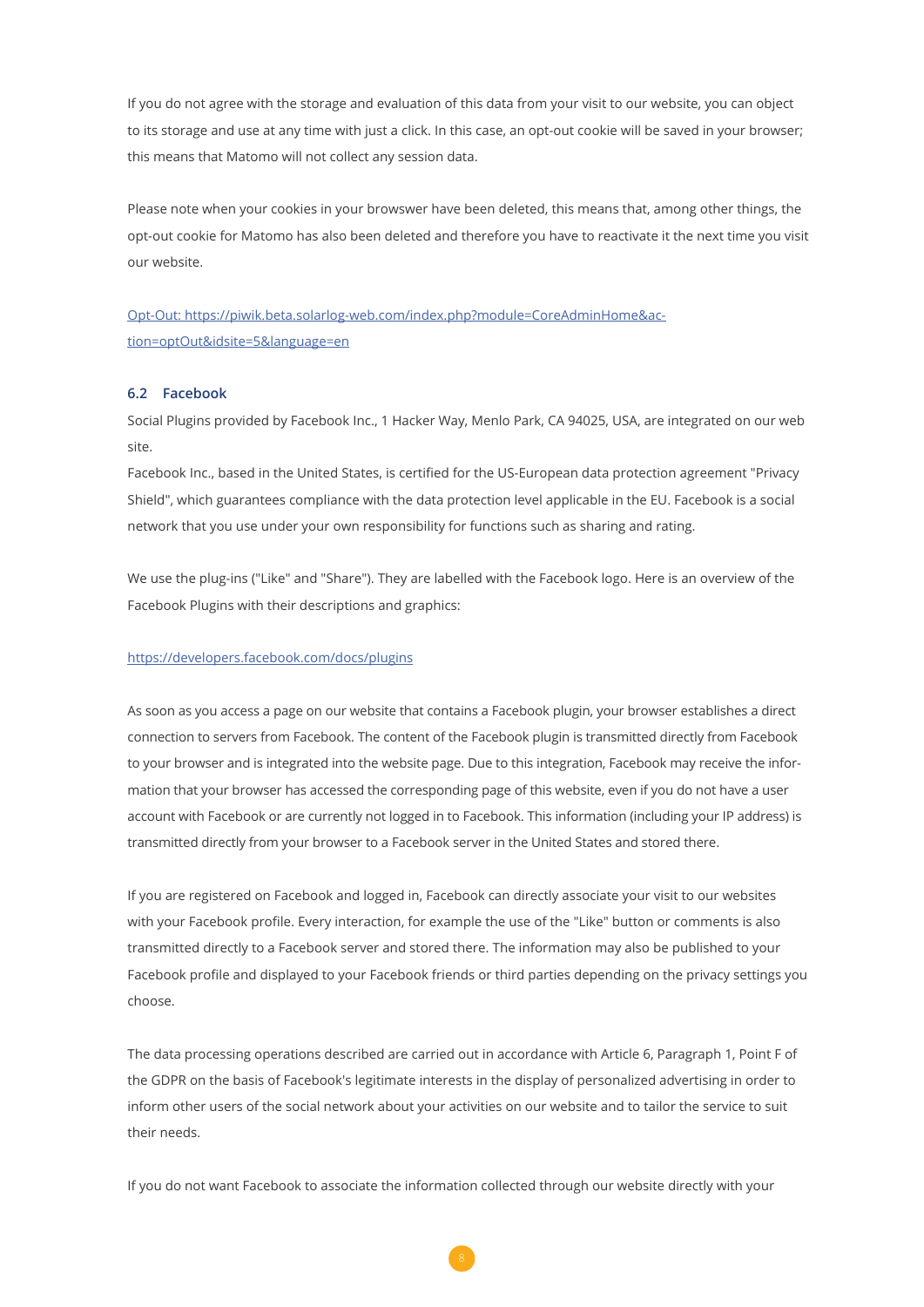Facebook profile, you must log out of Facebook before visiting our website. You can also prevent Facebook plugins from loading and thus the data processing operations described above with add-ons for your browser, such as with the script blocker "NoScript" (<http://noscript.net/>).

The purpose and scope of the data collection and the further processing and use of the data by Facebook as well as your rights in this regard and setting options to protect your privacy can be found in Facebook's data policy: <http://www.facebook.com/policy.php>

#### **6.3 Twitter**

Our website uses social plugins from the Twitter short message service, offered and operated by Twitter Inc, 1355 Market Street, Suite 900, San Francisco, CA 94103, USA. Twitter has designated Twitter International Company, One Cumberland Place, Fenian Street, Dublin 2 D02 AX07, Ireland, to process the data of individuals living outside the United States.

Twitter, based in the United States, is certified for the US-European data protection agreement "Privacy Shield", which guarantees compliance with the data protection level applicable in the EU.

Twitter is a messaging service that you use under your own responsibility along with its functionalities, such as sharing and rating.

Information about which data is processed by Twitter and for which purposes can be found in Twitter's privacy policy:<https://twitter.com/en/privacy>

We have no influence on the type and scope of the data collected and processed by Twitter, the type of processing and use or the disclosure of this data to third parties. We have no means of control.

When you use Twitter, your personal information is collected, transmitted, stored, disclosed and used by Twitter Inc and is also transmitted, stored and used outside the EU, in particular in the United States and any other country in which Twitter Inc does or will do business, regardless of your place of residence.

Twitter processes your voluntarily entered data, but also evaluates the content you share, analyzes what topics you are interested in, stores and processes confidential messages you send directly to other users, and may determine your location based on GPS data, network data, or your IP address to send you advertisements or other content.

Twitter Inc uses analysis tools such as Twitter or Google Analytics for evaluation. We have no influence on the use and application of the tools used by Twitter Inc and are not informed about such use and its scope. Only certain non-personal information about your tweet activity, such as the number of clicks (profile or link) from a particular tweet, is visible to us.

As soon as you access a page on our website that contains a Twitter button (widget), your browser establishes a direct connection to servers from Twitter. The content of the Twitter button is transmitted directly from Twitter to your browser and is integrated into the website page. This integration provides Twitter with the information that your browser has accessed the relevant page of our website (in particular IP address, browser type, operating system, information about the previously accessed website and pages accessed by you, your location, your mobile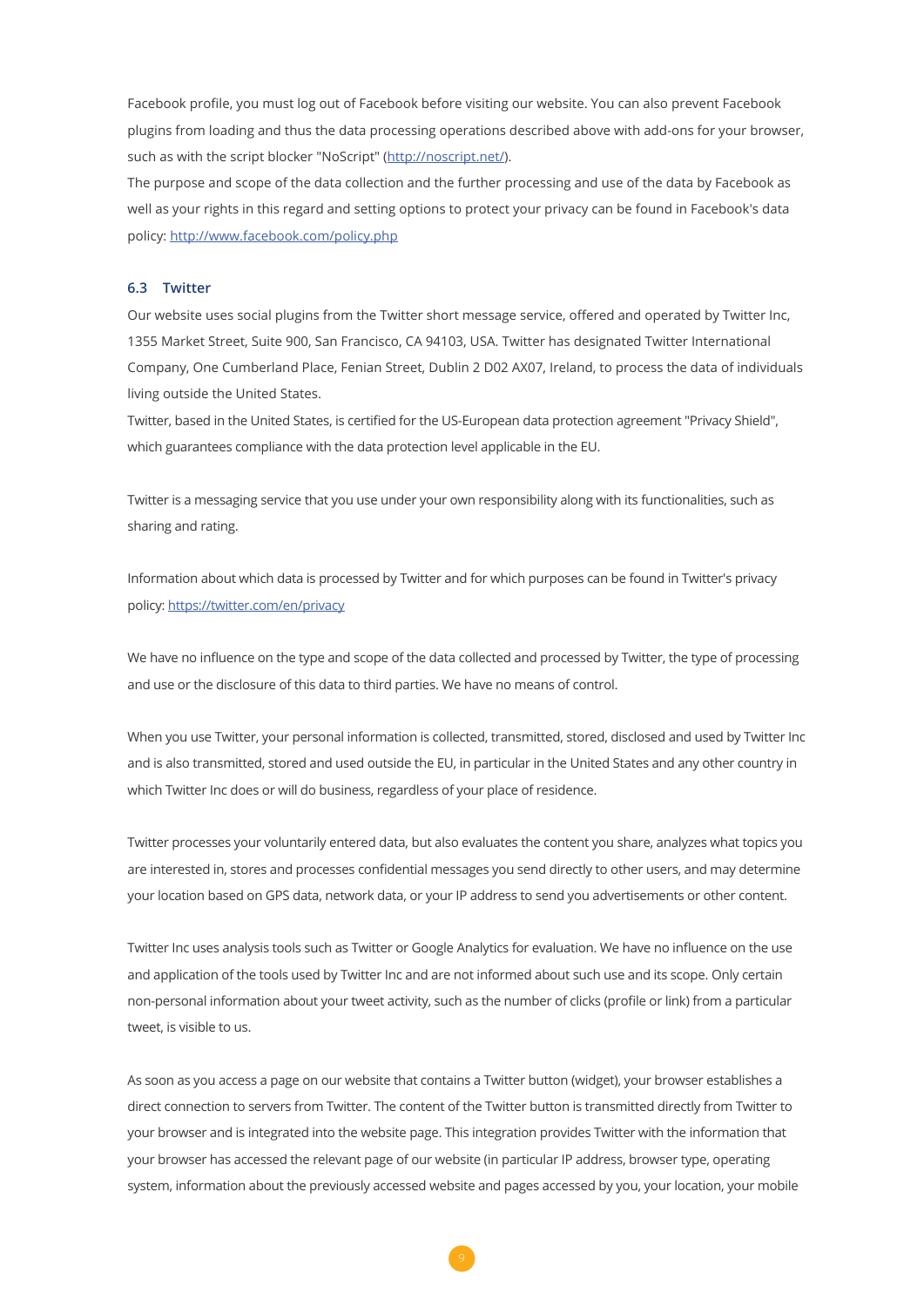phone provider, the end device you are using, including device ID and application ID), the search terms you are using and cookie information, even if you do not have a Twitter profile or are not currently logged into your Twitter account. This information (including your IP address) is transmitted directly from your browser to a Twitter server in the United States and stored there.

Twitter is able to record your visits to our website and assign them to your Twitter profile via the Twitter buttons or widgets integrated in our websites and the use of cookies. Based on this information, you receive targeted content and advertisements.

The purpose and scope of the data collection and the further processing and use of the data by Twitter as well as your rights in this regard and setting options to protect your privacy can be found in Twitter's data privacy policy: <https://twitter.com/en/privacy>

You can restrict the processing of your data in the general settings of your Twitter account and in the "Privacy and security" menu. In addition, you can restrict Twitter access to contact and calendar data, photos, location data, etc. for mobile devices (smartphones, tablet computers) in its settings options. The exact options depend on the operating system you are using.

We process your data, but we do not collect any data about your Twitter account ourselves. However, the data you enter on Twitter, in particular your user name and the content published under your account, will be processed by us to the extent that we may re-tweet your tweets or respond to them or compose our own tweets that refer to your account. The data you freely publish and disseminate on Twitter will be included in our offer and made available to our Twitter followers.

More information on these topics can be found on the following Twitter support pages: <https://support.twitter.com/articles/105576#> <https://twitter.com/en/privacy>

#### **6.4 YouTube**

YouTube components offered and operated by YouTube, LLC, 901 Cherry Ave, San Bruno, CA 94066, USA are used on our website ([www.solar-log.com](http://www.solar-log.com), [shop.solar-log.com](http://shop.solar-log.com) snd [blog.solar-log.com\)](http://blog.solar-log.com) . YouTube, LLC is a subsidiary of Google LLC, 1600 Amphitheatre Pkwy, Mountain View, CA 94043-1351, USA.

Google LLC and subsidiary, based in the United States, are certified for the US-European data protection agreement "Privacy Shield", which guarantees compliance with the data protection level applicable in the EU. When you visit pages of our websites with integrated YouTube plugin, your browser is prompted by the You-Tube component to download the corresponding YouTube component from YouTube.

YouTube collects information about the YouTube services you use and how you use them, for example, when you watch a video on YouTube or visit a website where YouTube advertising services are used. The collected data includes:

• The model of the hardware you are using, the version of the operating system, unique device identifiers, and information about the mobile network, including your telephone number. Google may associate your device IDs or phone number with your Google account.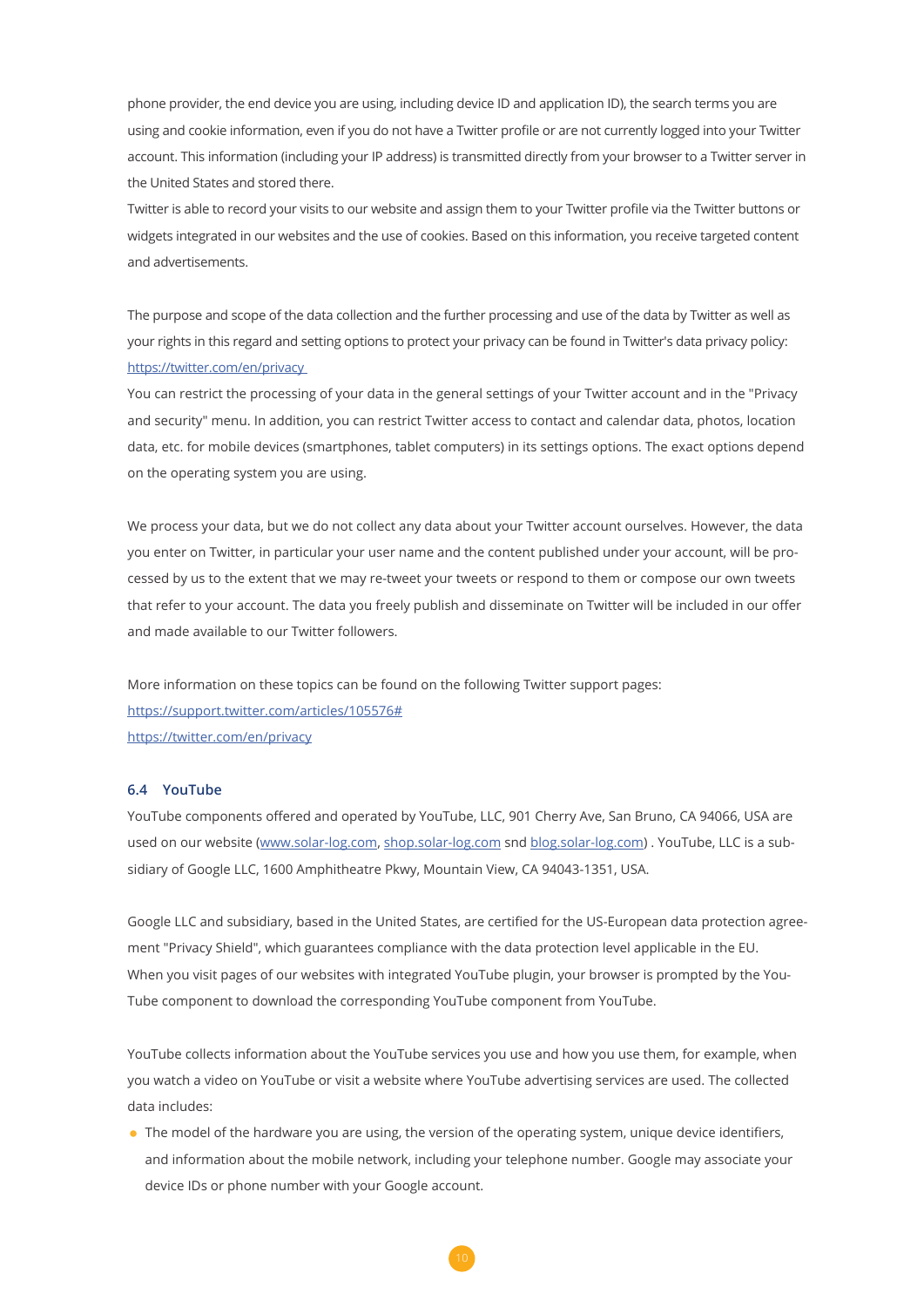- Details of how you have used YouTube services, such as your search queries.
- Telephony log information such as your phone number, caller number, forwarding numbers, date and time of calls, duration of calls, SMS routing information and type of calls.
- Your IP address.
- Data on device events such as crashes, system activity, hardware settings, browser type, browser language, date and time of your request, and referral URL.
- Cookies that uniquely identify your browser or Google Account.

If you have an account with YouTube and are logged in, the information that is collected by YouTube and Google is assigned to the respective YouTube account of the person concerned. YouTube and Google will receive information from the YouTube component that you have visited on our website whenever that you are logged into YouTube while visiting our website, regardless of whether you click on a YouTube video or not. If you do not want this information to be transmitted to YouTube and Google in this way, you can be prevented it from being transmitted by logging out of your YouTube account before you access our website.

The data protection regulations published by YouTube / Google can be accessed with the following link: [https://policies.google.com/privacy?hl=en for more information on data privacy.](https://policies.google.com/privacy?hl=en%20for%20more%20information%20on%20data%20privacy.)

#### **6.5 Use of Vimeo**

Videos are integrated into our websites [\(www.solar-log.com,](http://www.solar-log.com) [shop.solar-log.com](http://shop.solar-log.com) and [blog.solar-log.com](http://blog.solar-log.com)) with Vimeo.com. Vimeo is a service of Vimeo, Inc., 555 West 18th Street, New York, New York 10011, USA (hereafter Vimeo).

When you access videos from Vimeo, a connection is established with the Vimeo servers in the United States. This will send certain information to Vimeo. It is possible that Vimeo saves cookies on your end device. Furthermore, Vimeo allows the use of certain other functions, such as the rating or sharing of videos. This may require you to log in to Vimeo or certain third-party providers (such as Facebook or Twitter) with your user account, so that the information you provide can be associated with your user account. These features are provided by Vimeo and its third-party vendors only, and you should carefully review their privacy policies before using the features. SDS is not aware of the content of data collected by Vimeo or third-parties and has no influence on their use. Due to the integration, Vimeo may receive the information that your browser has accessed the corresponding page of this website, even if you do not have a user account with Vimeo or are currently not logged in to Vimeo.

Refer to the data protection declaration from Vimeo at<https://vimeo.com/privacy>for more information on the collection and use of your data by Vimeo. You can prevent Vimeo from loading by adjusting browser settings (disabling JavaScript and iFrames). Refer to the instructions of your particular browser for the detailed steps of this function. There are also add-ons for some browsers to make it easier to adjust these settings, e.g. for Mozilla Firefox, the script blocker "NoScript" (noscript.net/) or ad-blocker "Adblock Plus" (adblockplus.org) in combination with the "EasyPrivacy" list (easylist.to).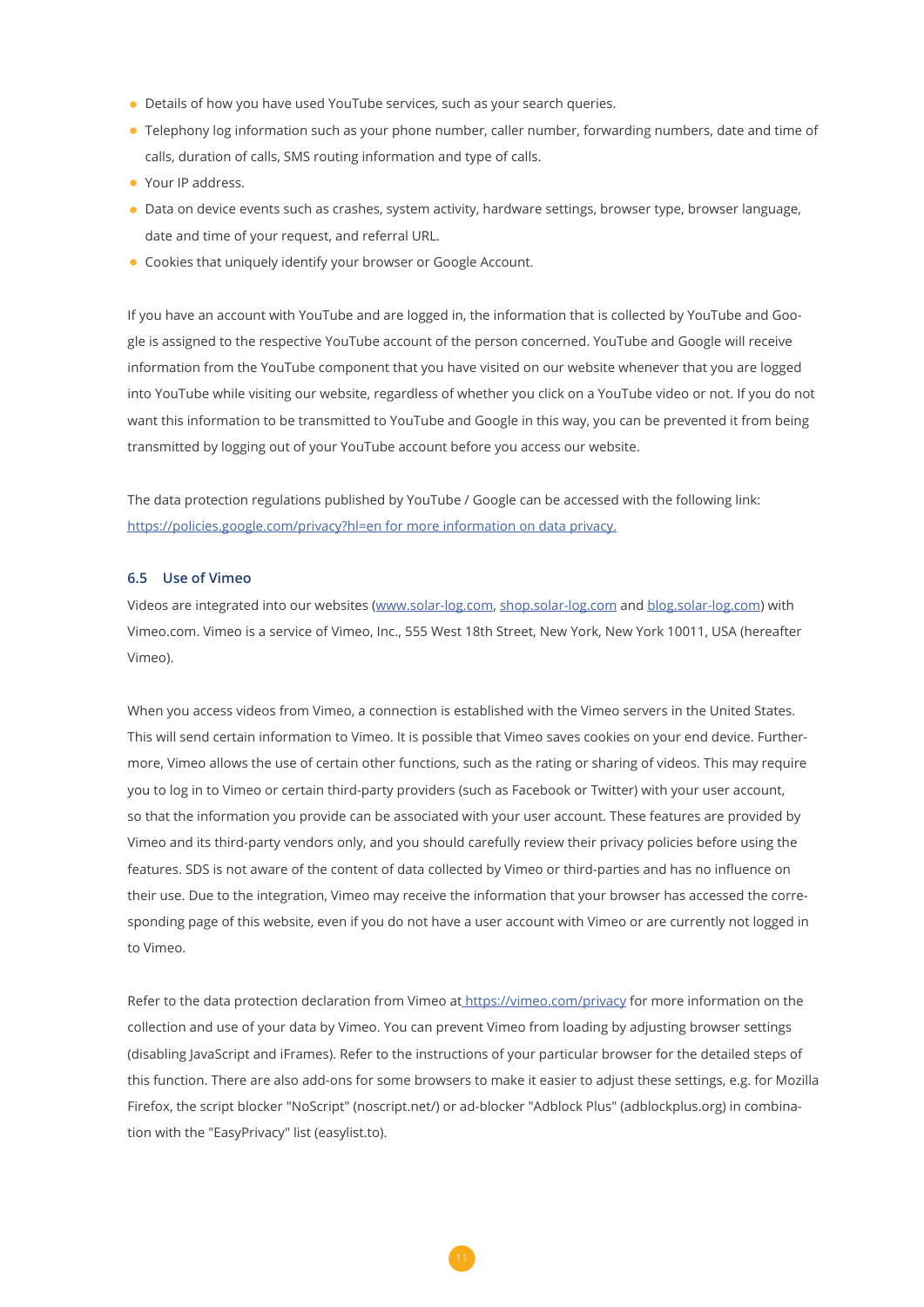#### **6.6 Xing**

The Xing Share Button is used on our website. When you access this website, your browser establishes a brief connection to servers of XING SE ("XING") that provide the "XING Share Button" functions (in particular the calculation/display of the meter value). XING does not store any personal data about you when you access this website. In particular, XING does not store any IP addresses. There is also no evaluation of your usage behavior regarding the use of cookies in connection with the "XING Share Button". You can access the latest data protection information on the "XING Share Button" and additional information from its website: [https://www.xing.](https://www.xing.com/app/share?op=data_protection) [com/app/share?op=data\\_protection](https://www.xing.com/app/share?op=data_protection).

#### **6.7 LinkedIn**

Plugins of the social network LinkedIn of the LinkedIn Corporation, 2029 Stierlin Court, Mountain View, CA 94043, USA (hereinafter "LinkedIn") are integrated on our website. You can recognize the LinkedIn plugins by the LinkedIn logo or the "Share-Button" ("Recommend") on our website. When you visit our website, the plugin establishes a direct connection between your browser and the LinkedIn server. LinkedIn therefore receives information that you have visited our website along with your IP address. If you click on the LinkedIn "Share" button while logged into your LinkedIn account, you can link the content of our website to your LinkedIn profile. This allows LinkedIn to assign the visit to our website to your user account.

If you have a LinkedIn account and do not want LinkedIn to link the data collected via our website with your LinkedIn account, you have to log off LinkedIn before visiting our website. Information on the collection and use of data by the platform or plug-ins can be found in the privacy policy: <https://www.linkedin.com/legal/privacy-policy>

#### **6.8 Solare Datensysteme, Presence on Facebook**

SDS operates a page on Facebook to draw attention to its services and products and to contact its visitors to and users of the Facebook page and its website. SDS uses the technical platform and services of Facebook Ireland Ltd, 4 Grand Canal Square Grand Canal Harbour, Dublin 2, Ireland. Please note that the user of this Facebook page and its functions are the customer's own responsibility. This applies in particular to the use of the interactive functions (e.g. commenting, sharing and ranking). Another option is to access the information provided on our website directly at [www.solar-log.com](http://www.solar-log.com).

When visiting our Facebook page, Facebook records your IP address and other information from the cookies saved in your browser. This information is used to provide Solare Datensysteme GmbH, as the operator of the Facebook page, with statistical information about the use of the Facebook page. As the operator of this site, we have no influence on its creation and presentation. We cannot disable this function nor prevent the recording and processing of the data. Refer to the following link

from Facebook for more information: <https://www.facebook.com/help/pages/insights>

The data collected about you in this context is processed by Facebook and, if necessary, may be transferred to countries outside Switzerland or the European Union. Facebook provides details in general terms on the information that it records and how it is used in its data policy guidelines. There you will also find information on how to contact Facebook and how adjust your settings for advertisements.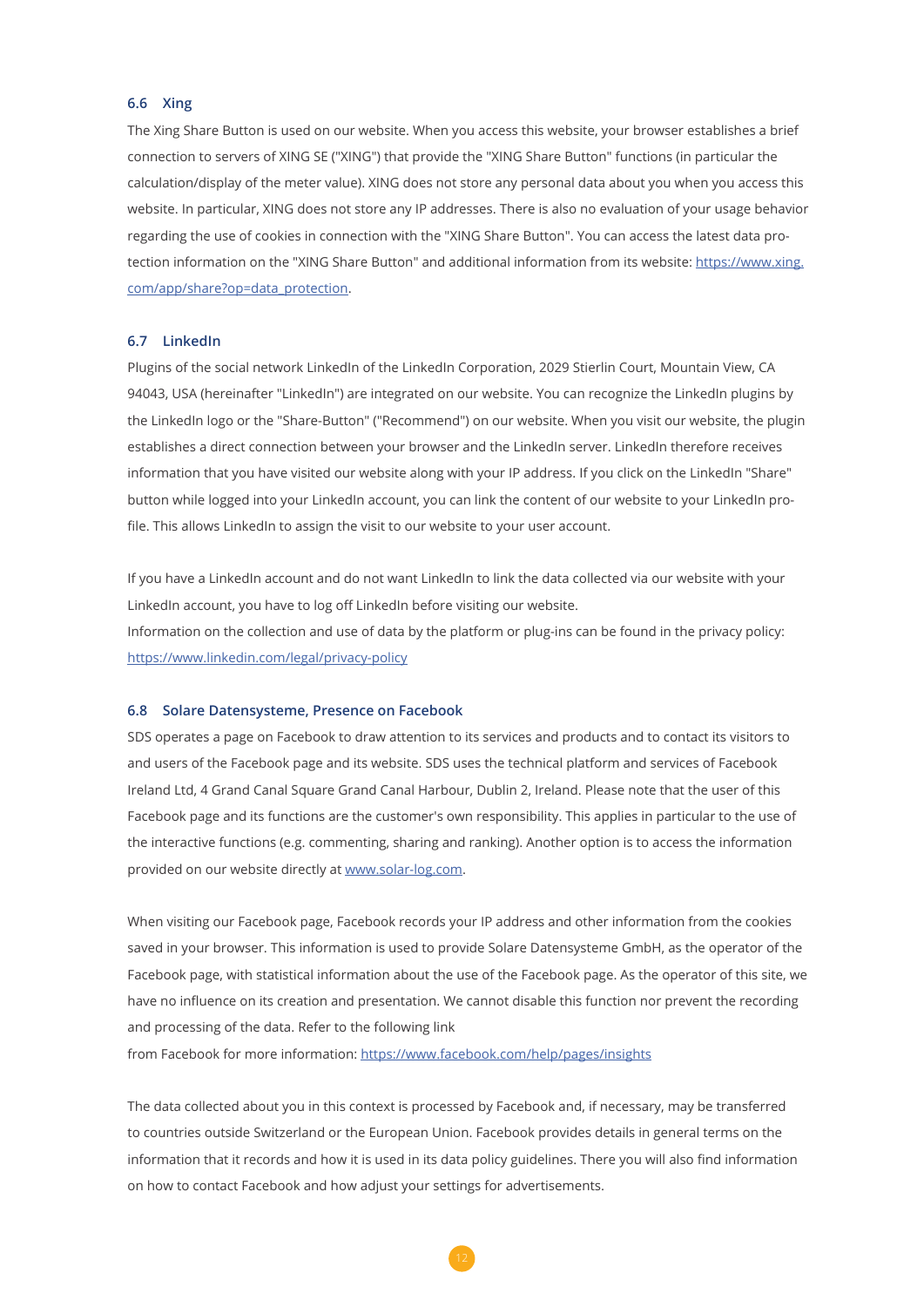The following link is for the data policy guidelines: <https://en-gb.facebook.com/about/privacy>

The complete data policy guidelines are available here: [https://en-gb.facebook.com/full\\_data\\_use\\_policy](https://en-gb.facebook.com/full_data_use_policy)

The manner in which Facebook uses the data from Facebook page visits for its own purposes, the extent to which activities on the Facebook page are assigned to individual users, how long Facebook stores this data and whether data from visiting the Facebook page is passed on to third parties is not conclusively and clearly stated by Facebook. SDS also does not possess this information.

When you log on to your Facebook account, a cookie with your Facebook identification is saved in your browser. This allows Facebook to identify your visit to this page and how you used the page. This also applies to all other Facebook pages. Facebook buttons integrated into our websites allow Facebook to record your visits to these websites and to assign them to your Facebook profile. Based on this information, you receive targeted content and advertisements.

If you would like to avoid targeted content and advertisements, you should log off Facebook or deactivate the "stay logged in" function, delete the cookies saved in your browser and restart your browser. This will delete Facebook information that can immediately identify you. This allows you to use our Facebook page without this information being assigned to your Facebook profile. When you use interactive functions (likes, comments, share, messages etc.), the Facebook log in appears. If you were to log in here, Facebook can identify you.

Refer to the Facebook support page to find out how to manage or delete existing information: <https://en-gb.facebook.com/about/privacy>, <https://en-gb.facebook.com/about/privacy#>

#### **6.9 Google Analytics**

Our websites [\(www.solar-log.com,](http://www.solar-log.com) [shop.solar-log.com](http://shop.solar-log.com), [blog.solar-log.com\)](http://blog.solar-log.com) uses the web analysis service Google Analytics, offered and operated by Google Ireland Limited, Gordon House, Barrow Street, Dublin 4, Irland, is certified for the US-European data protection agreement "Privacy Shield", which guarantees compliance with the data protection level applicable in the EU.

Google Analytics uses cookies (see above), small text files used to store non-personally identifiable information on your computer to report on user interactions on this website. The data collected by the cookies on your usage of this website, including your shortened IP address, is forwarded to the server of the Google in Ireland where it is stored.

We use Google Analytics exclusively by anonymizing (shortening) your IP address ("\_anonymizeIp()"), so that a direct personal reference is not possible. This will cause Google to shorten your IP address within the European Union or in other signatory states to the Agreement on the European Economic Area. Only in exceptional cases will the full IP address be transferred to a Google server in Ireland and truncated there. In these exceptional cases, this processing is carried out in accordance with Article 6, Paragraph 1, Point F of the GDPR on the basis of our legitimate interest in the statistical analysis of user behavior for optimization and marketing purposes.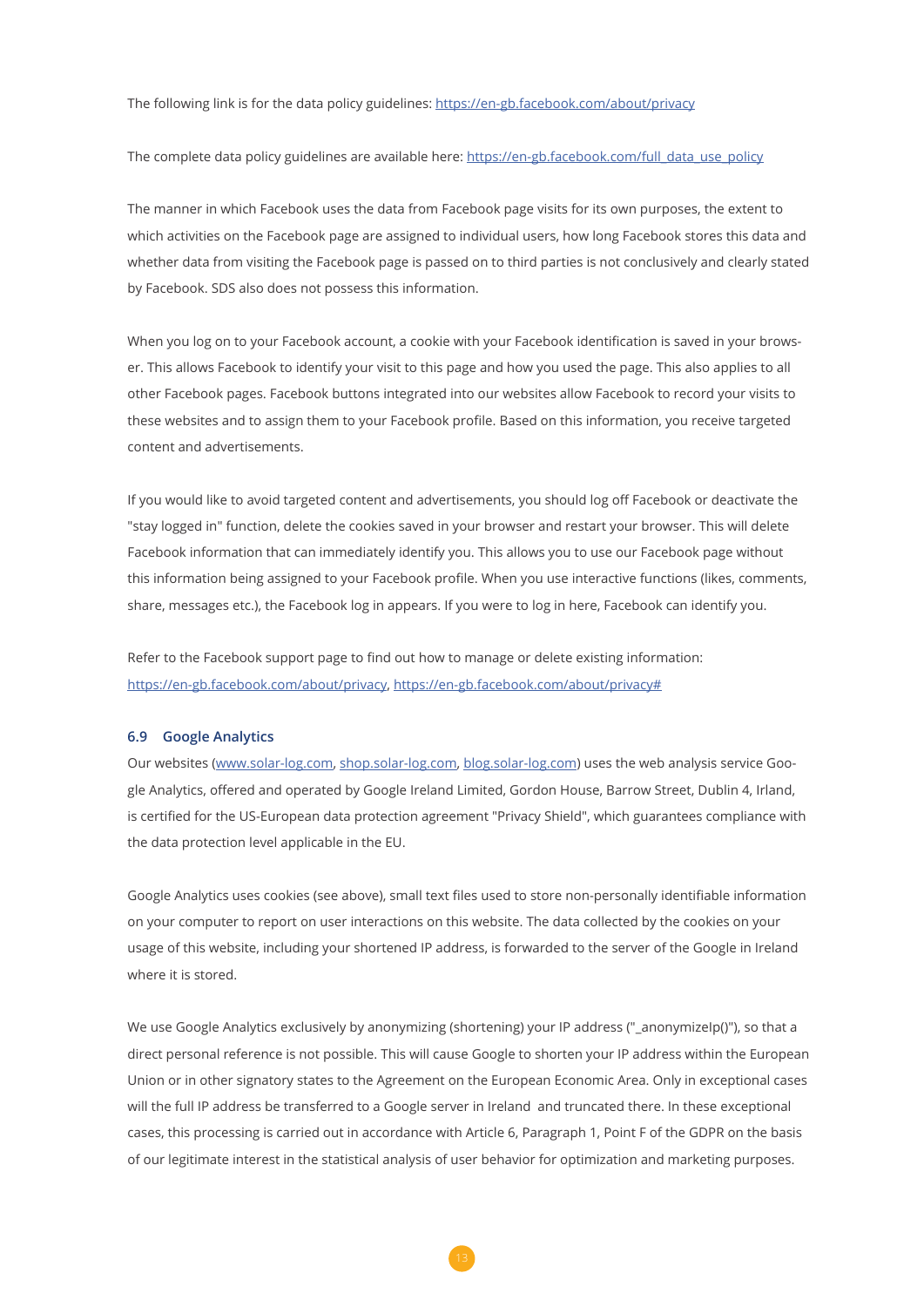Google will use this information on our behalf for the purpose of evaluating your use of the website, compiling reports on website activity for us and providing us with other services relating to website use and Internet usage. The IP address transferred by your browser during the use of Google Analytics will not be associated with any other data held by Google.

You may refuse the use of cookies by selecting the appropriate settings in your browser software; however, please note that if you do this, you may not be able to use the full functionality of this website. Furthermore, you can prevent the collection of data generated by the cookie and related to the usage of the website (including your IP address) and the processing of this data by Google by downloading and installing the browser plugin available under the following link:<http://tools.google.com/dlpage/gaoptout?hl=en>

As an alternative to the browser plug-in or within browsers on mobile devices, please click the following link to set an opt-out cookie that will prevent Google Analytics from collecting cookies from our site (this opt-out cookie only works in this browser and only for this domain, if your cookies in this browser are deleted, you must click on this link again): [Deactivating Google Analytics](javascript:gaOptout())

For more information about how Google Analytics treats user data, please refer to Google's privacy policy: <https://support.google.com/analytics/answer/6004245?hl=en>

#### **6.10 Google reCAPTCHA**

Our website uses the reCAPTCHA function of Google LLC, 1600 Amphitheatre Parkway, Mountain View, CA 94043, USA.

Google LLC, based in the United States, is certified for the US-European data protection agreement "Privacy Shield", which guarantees compliance with the data protection level applicable in the EU.

This function is intended to prevent the misuse of certain input fields by machine/automated means and to detect whether an entry is made by a real person.

The reCAPTCHA function includes sending the IP address and any other data required by Google for the re-CAPTCHA service to Google and is carried out in accordance with Article 6, Paragraph 1, Point F of the GDPR on the basis of our legitimate interest in the determination individual's actions on the internet and the avoidance of misuse and spam.

Further information about Google reCAPTCHA and Google's privacy policy can be found at: <https://www.google.com/intl/en/policies/privacy/>

#### **6.11 Integration of Google Maps**

This website uses the Google Maps API to display map information. In the course of the use of Google Maps on this website, various user data will be collected, processed and used by Google; this data is transferred to Google servers in Ireland. In Google Map's Additional Terms of Service ([https://www.google.com/intl/en/help/](https://www.google.com/intl/en/help/terms_maps.html) [terms\\_maps.html](https://www.google.com/intl/en/help/terms_maps.html)), you will also find information data processing. There you have the option to adjust the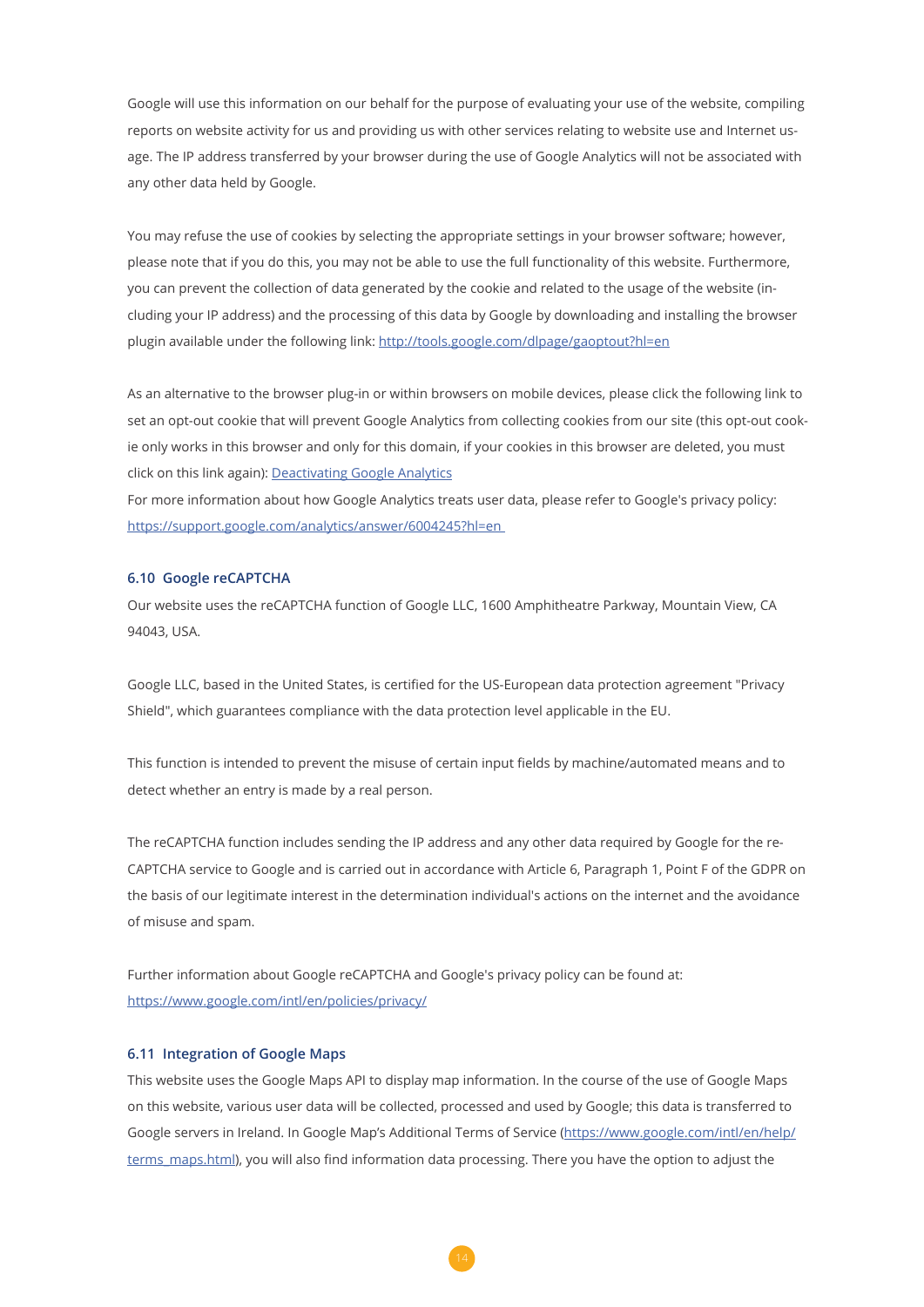settings to prevent data collection. The legal basis for using Google Maps is defined in subparagraph f of paragraph 1 within Article 6 "Lawfulness of processing" of the EU's General Data Protection Regulation (GDPR).

#### **6.12 Google Firebase**

We also use the Google Firebase service to improve the Solar-Log WEB Enerest™ app and to fix bugs such as crashes. The data collected is made anonymous before it is provided to us. We are informed about crashes and see the line of code that caused the crash. We use this data to reproduce the error as quick as possible so that we can fix the bug in the next version release. Firbase also helps us to analyze user behavior. Firebase is a subsidiary of Google LLC ("Google") 1600 Amphitheatre Parkway Mountain View, CA 94043, USA. Further information on Firebase's privacy policy is available at [https://www.firebase.com/terms/privacy-policy.html.](https://www.firebase.com/terms/privacy-policy.html)

#### **Deactivation**

If you have deactivated Google Analytics tracking (see above), Firebase is also deactivated. Push notifications can be deactivated in the App settings menu in the Notifications settings and with the device's system settings.

### **7. Social Media**

On our websites, there are links to the social network Facebook, the career network LinkedIn and Xing and the online news and social networking service Twitter. You can recognize the links by the respective logo of the providers.

By clicking on the links, the corresponding social media pages are opened for which this data protection declaration does not apply. Please refer to the corresponding data protection declarations of the individual providers for details on the provisions applicable there; you will find these at: Facebook: "http://[www.facebook.com/policy.php](http://awww.facebook.com/policy.php)" \t " blank", www.facebook.com/policy.php, [https://www.facebook.com/policy.php\)](https://www.facebook.com/policy.php) LinkedIn: "https://www.linkedin.com/legal/privacy-policy" \t " blank" [www.linkedin.com/legal/privacy-policy](http://www.linkedin.com/legal/privacy-policy) (<https://www.linkedin.com/legal/privacy-policy>) Twitter: "[https://twitter.com/privacy?lang=en" \t "\\_blank" twitter.com/privacy](https://twitter.com/privacy?lang=en“%20\t%20„_blank“%20twitter.com/privacy) [\(https://twitter.com/privacy?lang=en](https://twitter.com/privacy?lang=en)) Xing: [privacy.xing.com/en/privacy-policy](http://privacy.xing.com/en/privacy-policy) (<https://privacy.xing.com/en/privacy-policy>)

### **8. Your Rights as a Data Subject**

The GDPR grants you the following rights with regard to the processing of your personal data that is processed when you access our website as a person concerned within the meaning of the GDPR.

#### **8.1 Right of Access, Article 15 of the GDPR**

You can request information from us as to whether and, if so, what personal data of yours is stored and processed by us.

There is no right to information if granting access to the requested information would violate any confidentiality obligations or if the information has to be kept secret for other reasons, in particular for the sake of the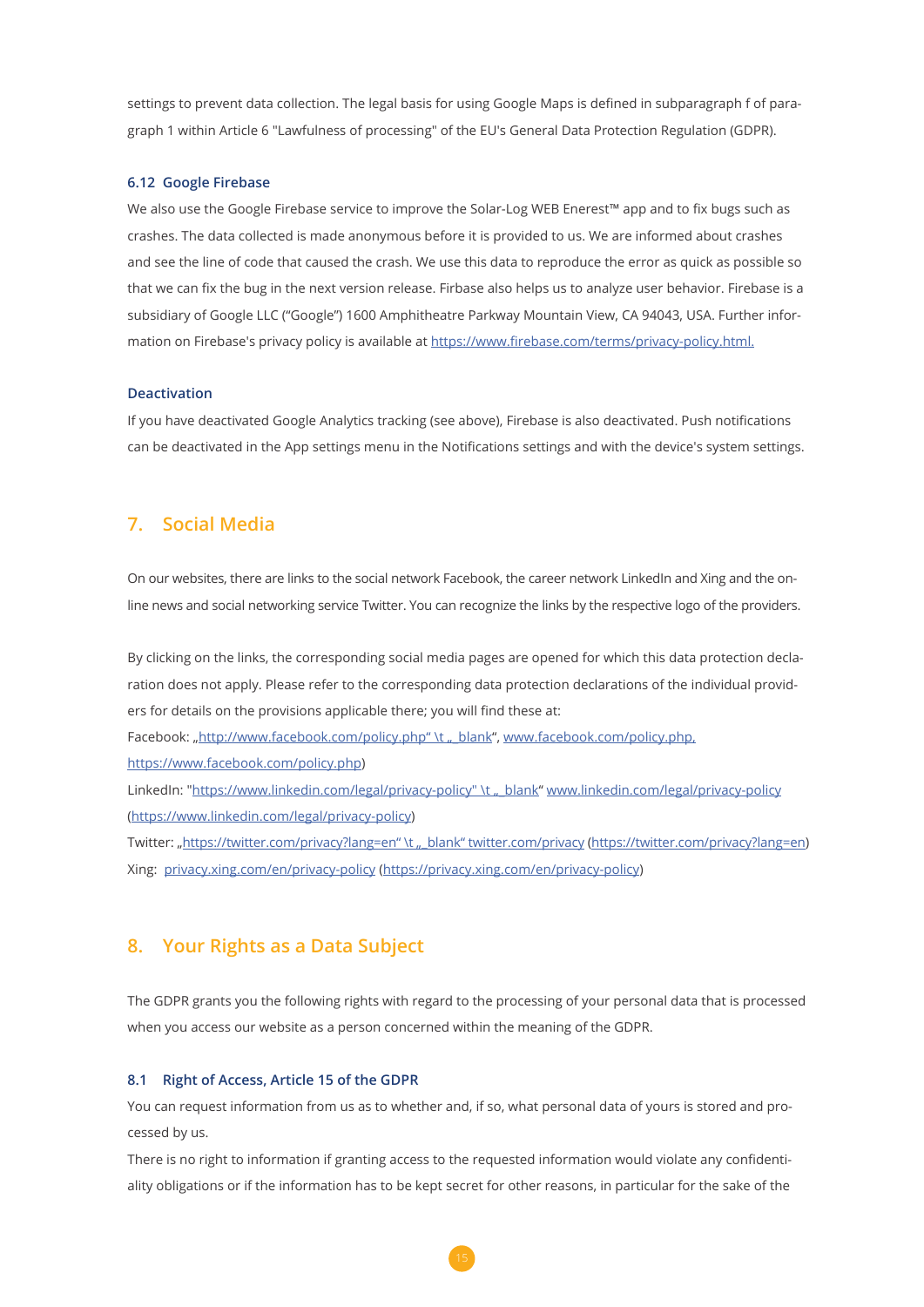overriding interests of a third party. Deviation from this obligation to provide access to information may result if your interest in information prevails over the interest in confidentiality, in particular when there are immediately impending damages. The right of access is also excluded if the data is only stored because it may not be deleted due to legal or statutory retention periods or solely for purposes of data security or data protection control, provided that the right of access to information would require a disproportionately high effort and processing for other purposes by appropriate technical and organizational measures is excluded. In the case that the right to information is not excluded and your personal data is processed by us, you can request information from about the following data:

- Purposes of the processing,
- Categories of your processed personal data,
- Recipients or categories of recipients to whom your personal data will be disclosed, in particular third-party recipients in other counties,
- If possible, the planned duration for which your personal data will be stored or, if this is not possible, the criteria for determining the duration of storage
- The right to rectification or erasure or limitation of the processing of your personal data, or a right to object to such processing,
- The right to lodge a complaint with a supervisory authority for data protection,
- If the personal data has not been collected from you as the data subject, the available information on the data source,
- If applicable, the existence of automated decision-making, including profiling, meaningful information about the logic involved, as well as the significance and the envisaged consequences of automated decision-making,
- If applicable, in the case of transmission to third-party recipients in other counties, in the absence of a decision by the EU Commission on the adequate level of protection in accordance with Article 45, Paragraph 3 of the GDPR, information on which appropriate safeguards in accordance with Article 46, Paragraph 2 of the GDPR are provided for the personal data protection.

#### **8.2 Rectification and Completion of Personal Data, Article 16 of the GDPR**

If you discover that we have inaccurate personal data about you, you may request that we correct this inaccurate data immediately. You may request the completion of incomplete personal data.

#### **8.3 Right to Erasure, Article 17 of the GDPR**

You have a right to erasure ("right to be forgotten") as long as the processing is not necessary for exercising the right of freedom of expression, the right to information, or for compliance with a legal obligation or for the performance of a task carried out in the public interest and one of the following reasons applies:

- The personal data is no longer necessary for the purposes for which they were collected or otherwise processed.
- The legal bases for the processing was based solely on your consent and you have withdrawn this consent.
- You have objected to the processing of your personal data that we have made public.
- You have objected to the processing of your personal data that we have not made public and there are no overriding legitimate reasons for processing it.
- Your personal data have been unlawfully processed.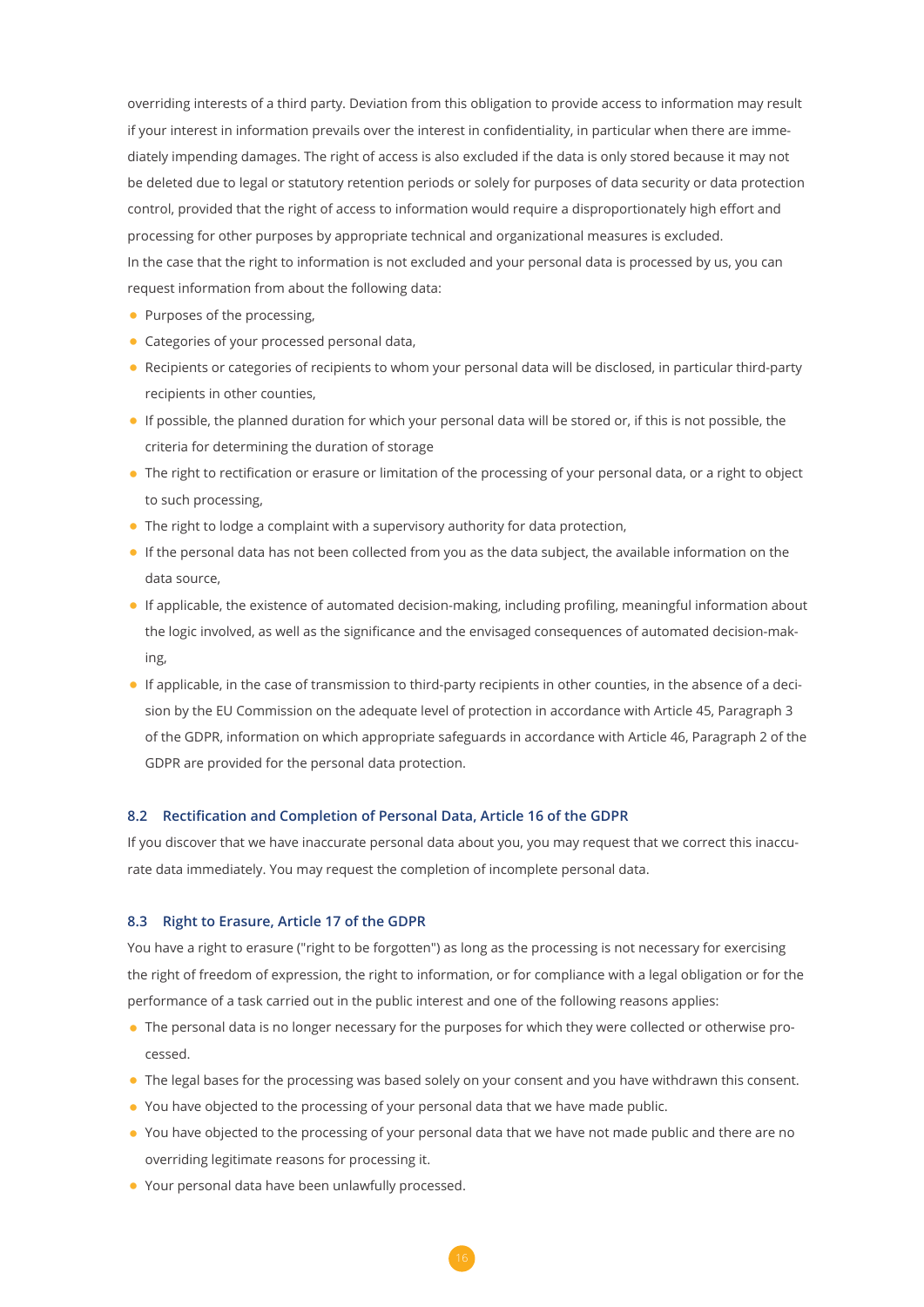• Your personal data has to be erased for compliance with a legal obligation that we are subject to.

There is no right to deletion if the deletion is not possible or only possible with disproportionately high effort in the case of lawful non-automated data processing due to the special type of storage and your interest in the deletion is low. In this case, a restriction of processing will take the place of deletion.

#### **8.4 Right to Restriction of Processing, Article 18 of the GDPR**

You may request a restriction of processing when one of the following reasons applies:

- You are contesting the accuracy of the personal data. A restriction can be requested for the duration of our check to verify the accuracy of the personal data.
- The processing is unlawful and you request a restriction of processing your personal data rather than deletion.
- We no longer need your personal data for the purposes of the processing, but this data required for the establishment, exercise or defense of legal claims.
- You have made an objection in accordance with Article 21, Paragraph 1 of the GDPR. The restriction of processing may be requested when it is not yet certain whether our legitimate reasons override your legitimate reasons.

Restriction of processing means that personal data is only processed with your consent or for the establishment, exercise or defense of legal claims or for the protection of the rights of another natural or legal person or for reasons of important public interest. We are required to inform you before the restriction of processing is lifted.

#### **8.5 Informing Third Parties, Article 19 of the GDPR**

Provided that you have requested rectification or deletion of personal data or restriction of processing (Paragraph 6.2, 6.3 or 6.4), we are required to inform each recipient of your disclosed personal data about your request for rectification, deletion or restriction.

If this proves to be impossible or involves disproportionate effort, we will inform you about this recipient.

#### **8.6 Right to Data Portability, Article 20 of the GDPR**

You have the right to data portability as long as the processing is based on consent (Article 6, Paragraph 1, Section 1, Point A) or on a contract to which you are a party and the processing is carried out by automated means. In this case, the right to data portability includes the following rights, provided that the rights and freedoms of other persons are not affected: You may request to receive your personal data that you have already provided us in a structured, conventional, machine-readable format. You have the right to transfer this data to another person without any hindrance on our part. As far as technically feasible, you can request that we transfer your personal data directly to another person.

#### **8.7 Right to Object**

If the processing is based on Article 6, Paragraph 1, Section 1, Point E of the GDPR (performance of a task carried out in the public interest or in the exercise of official authority) or on Article 6, Paragraph 1, Section 1, Point F of the GDPR (legitimate interests pursued by the person responsible or by a third party), you have the right to object to the processing of your personal data at any time for reasons arising from your particular situation. This also includes profiling based on Article 6, Paragraph 1, Section 1, Point E or F of the GDPR. After